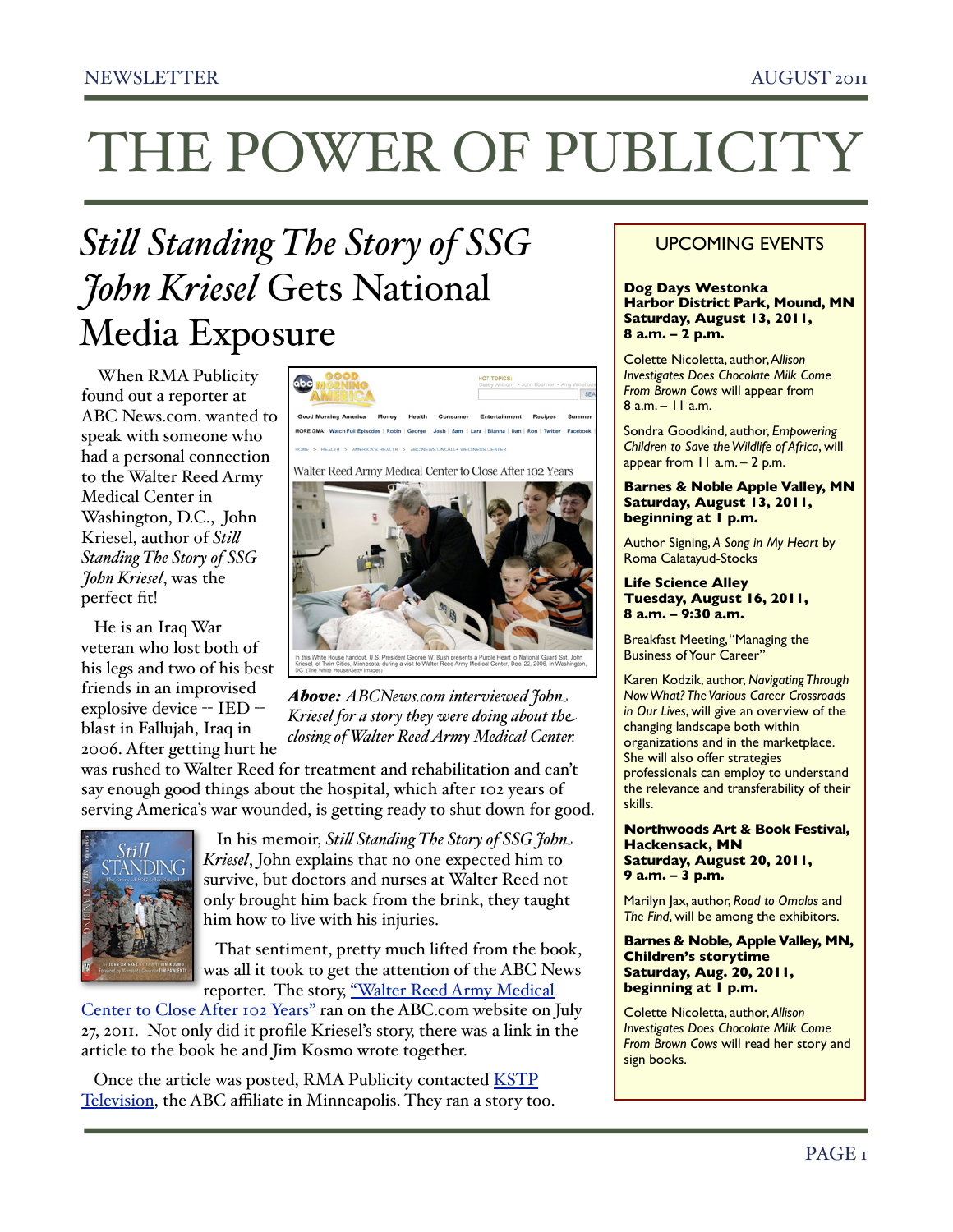### JULY EVENTS & MEDIA PLACEMENTS



#### Burt Nordstrand, author, *Living with the Enemy,* Starts Up a New Food Recovery Program in Wayzata, MN

 A month before the grand opening of the COR Retreat, a new food recovery program at the McIver Center for Spiritual Development in Wayzata, Minn., Hudson businessman Burt Nordstrand turned to RMA Publicity for help publicizing the program.

 We wrote a press release and used it to secure placements on the [FOX 9 Morning News,](http://www.youtube.com/watch?v=ErbxJzfeHnM) the [Hudson Star Observer,](http://www.hudsonstarobserver.com/event/article/id/43905/) KWLM-AM Wilmar, Minn., and WJON-AM in St. Cloud, Minn. Immediately after the media blitz began, the phones started ringing and the remaining spaces for the early August retreat were filled, a true testament to the power of publicity!

#### MORE UPCOMING EVENTS

#### **Wild Rumpus, Minneapolis, MN Saturday, August 20, 2011, 1 p.m.**

Sondra Goodkind, author, *Empowering Children to Save the Wildlife of Africa,* officially launches her book during a special party at Wild Rumpus. The book is aimed at children ages  $8 - 14$  but children of all ages are welcome.

**MN State Fair, St. Paul, MN Wednesday, August 31, 2011**  Marilyn Jax, author of *The Find* and *Road to Omalos* will be selling books at the Minnesota State Fair.



 COR, which currently is in the process of obtaining

 In his award-winning memoir, *Living with the*

charitable, non-profit status, is a five-day, four-night experience in which participants learn how to live free from the obsession with food and the excess weight it causes. It's a cause near and dear to Nordstrand's heart. The obsession with food and weight is a nemesis he struggled with for years. He was in his 40s before he finally was able to apply a solution that works in his life. To this day, Nordstrand works a 12-Step program similar to the one that will be offered at COR.





*Above: The McIver Center for Spiritual Development in Wayzata, Minn., wi! host monthly COR Retreats, starting in August.*

*Enemy: An Exploration of Addiction and Recovery,* [www.livingwiththeenemy.net,](http://www.livingwiththeenemy.net) Nordstrand shares his success story in overcoming his addiction to food and other compulsive behavior. "Everything that is important to me in my life today, is directly related to taking a wonderful step 30 years ago," he said. "That step was asking for help."

To learn more about COR, log on to [www.cormn.org.](http://www.cormn.org)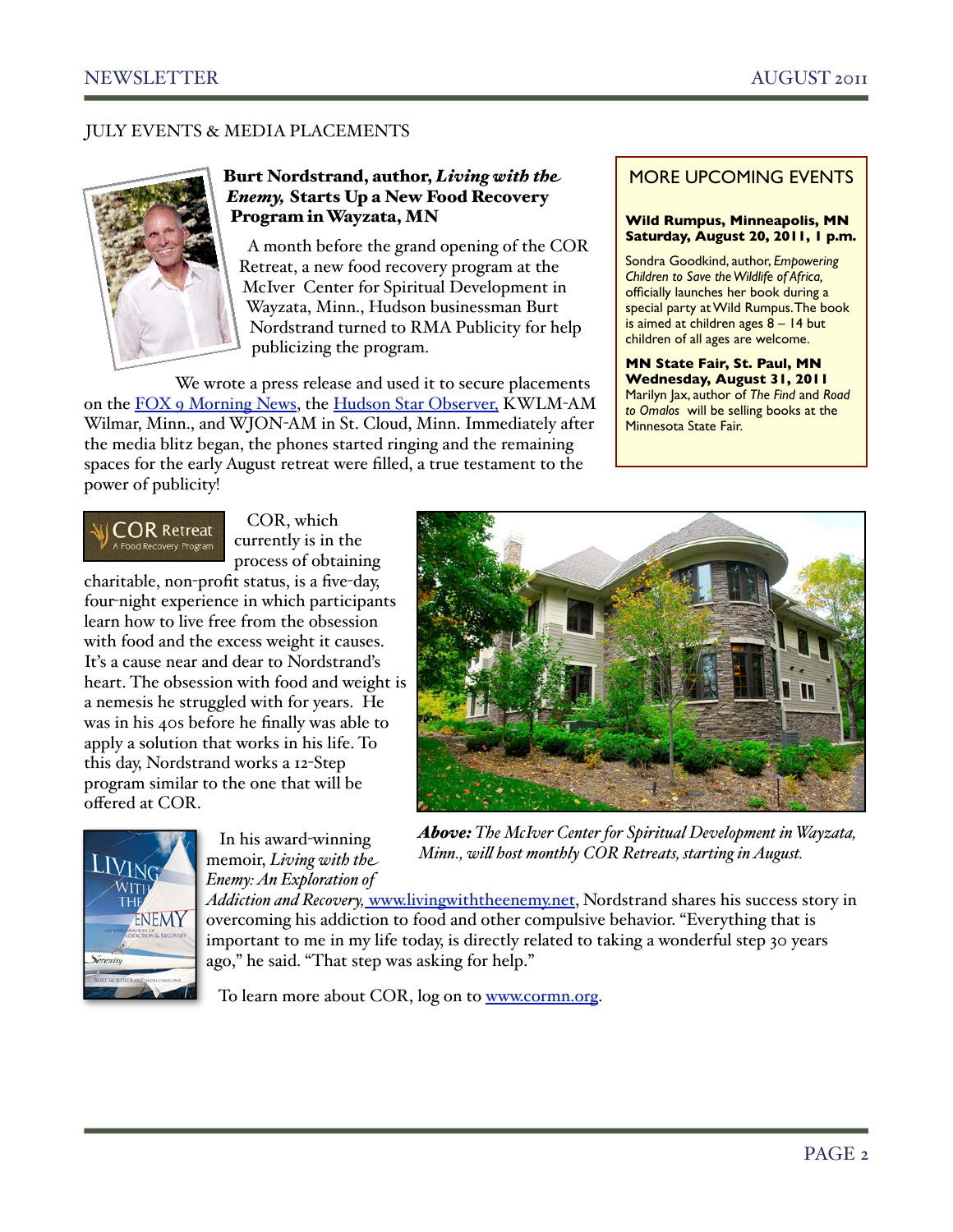

#### Author Jim Proebstle Goes on a Book Tour to Increase Visibility for *Fatal Incident*

 Book tours are a wonderful way to increase visibility for your book and one set up by RMA Publicity brought Jim Proebstle, author of *Fatal Incident,* to the Twin Cities for four signing events in early July.

 He appeared at the HarMar Mall Barnes & Noble and Apple Valley Barnes & Noble, as well as two independent bookstores, Valley Booksellers in Stillwater and Bookcase of Wayzata in Wayzata.



 *Fatal Incident is* a historical novel inspired by the true events of an Army Air Transport Command aircraft disaster in Alaska in 1944. The novel reveals

the dark secrets of a World War II conspiracy involving 20 dead or missing U.S. military servicemen that has gone unsolved for over 66 years. The novel blends the love story of two young people separated by war and an elaborate World War II cover-up cloaked in intrigue, espionage and heart-pounding drama.

Learn more about the book at [www.fatalincident.com.](http://www.fatalincident.com)

#### Publicity Campaign for the New Children's Book*, Empowering Children to Save the Wildlife of Africa,* Gets Underway



 When they returned home from the trip of a lifetime, an African safari to celebrate their 50<sup>th</sup> wedding anniversary, Sondra and Richard Goodkind of St. Louis Park, Minn., were very troubled.

 "Our guide told us the wonderful animals we saw on our trip would probably be extinct by the time our grandkids are old enough to go on safari due to development and poaching," said Sondra. Unwilling to just sit back and accept that, she decided to try and do something to help.

 The official book launch party for her latest children's book, *Empowering Children to Save the Wildlife of Africa* ([www.sondrasavesafrica.com](http://www.sondrasavesafrica.com)) is scheduled for Saturday, August 20, 2011, at 1 p.m. at Wild Rumpus in Minneapolis. It is the story of a class' imaginary safari in Tanzania where the kids learn about the plight of the animals and what they can do to help.

 The book's publicity campaign officially kicked off on July  $27<sup>th</sup>$  with an appearance on  $\underline{KARE}$  II  $\overline{Ioday}$  in Minneapolis. A story is expected in the St. Louis Park version of the Minnesota Sun Sailor in August.

 The author will also make an appearance at Dog Days Westonka in Mound, Minn., on Sat., Aug. 13, 2011, from 10 a.m.  $-$  2 p.m. The event takes place next to the trail along the new Auditors Road in Harbor District Park.

*Right: KARE 11 anchor Diana Pierce interviews Sondra Goodkind of St. Louis Park, Minn., about her new book.* 

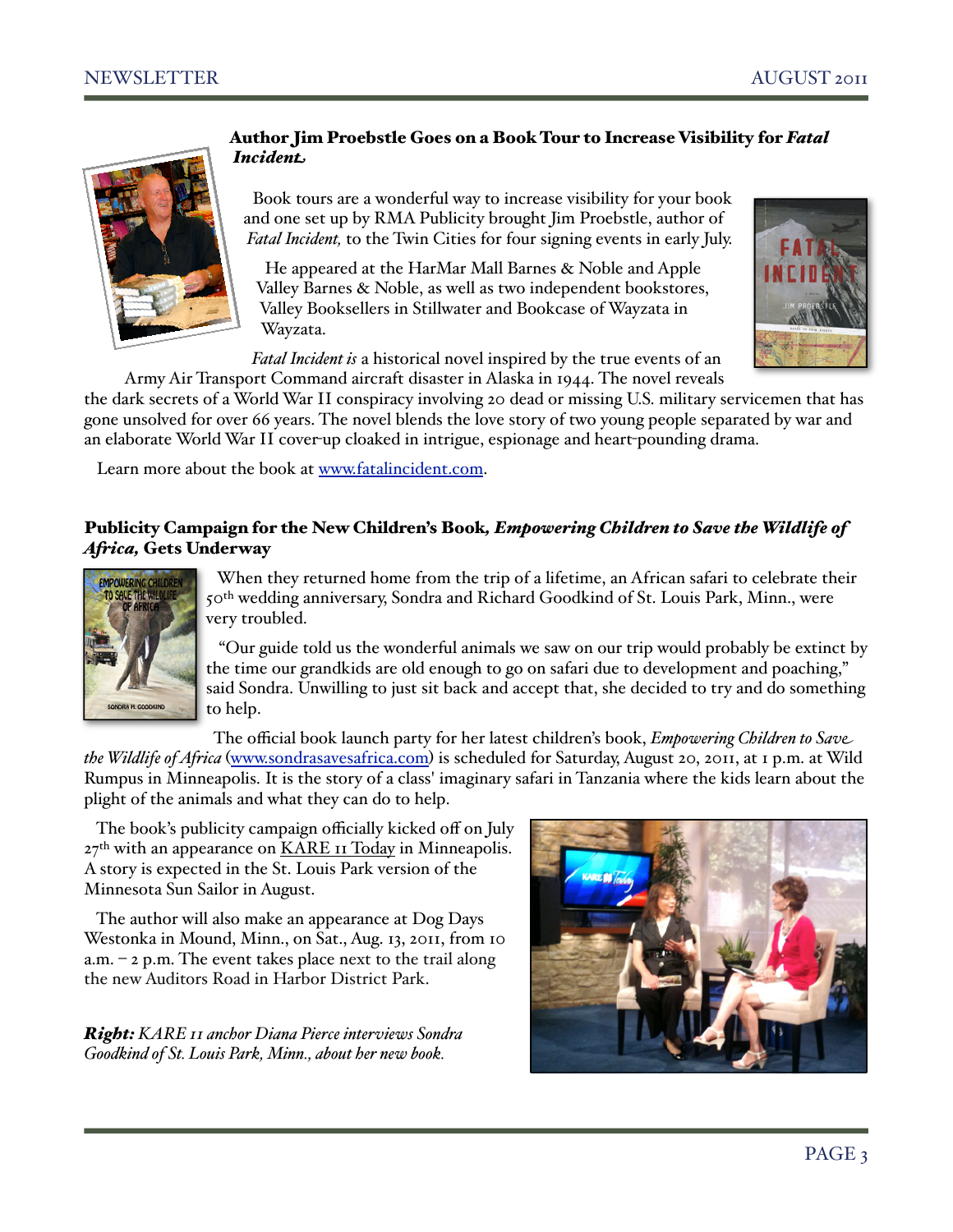

*Above: Colette Nicoletta reads her new children's book at Bookcase of Wayzata.*

### Art Teacher Turned Children's Book Author/Illustrator Leads Several Children's Storytimes

 Does Chocolate Milk Come From Brown Cows? That's a question young Allison Nicoletta asked her mom one day when she was little. It also inspired a new children's book by the same name that was both written and illustrated by Colette Nicoletta of Chanhassen, Minn., an art teacher at Victoria Elementary in Victoria, Minn.

 Allison and her sister, Emily, were there as their mom led story-time at Bookcase of Wayztaa in Wayzata, Minn., the morning of Sat., July 9, 2011. After sharing the story, which teaches kids a thing or two about the milk making process, Colette read her first book, *There's a Frog on My Forehead,* which takes readers on a fantastic journey through the alphabet - and the human anatomy.

The book received the Mom's Choice Gold Award in the category of Children's Picture Books – Basic Concepts. Colette Nicoletta also led a story-time at Valley Books in Stillwater, Minn., in July.

#### The Author of *A Song in My Heart* Starts Sharing Her Story with the Public

 Roma Calatayud-Stocks, author of the historic novel, *A Song in My Heart,* has hit the ground running with her book publicity campaign.

 On July 7, 2011, she led a well attended discussion and signing event at The Bookcase of Wayzata where she shared the story behind how she developed the plot for her book and talked about the music she wrote to accompany the story. That same day the article, Minnetrista author's first



*Above: Roma Calatayud-Stocks leads a discussion about her book, A Song in My Heart.* 



[book is music to her ears](http://www.mnsun.com/articles/2011/07/07/orono/community/aw07book.txt), appeared in the Minnesota Sun Sailor.

 On July 17, 2011, Calatayud-Stocks held a signing event at Minneapolis' 4th annual Sister Cities Day celebration.

 Next month, Roma has a signing planned at Barnes & Noble in Apple Valley, Minn. (Aug. 13<sup>th</sup> at 1 p.m.) and she will appear on Univision's local show, Impacto, the weekend of August 6th.

 Roma also has a number of events planned for September in connection with National Hispanic Heritage Month. More information can be found at [www.romastocks.com.](http://www.romastocks.com)

### Also in July….

 A story about Gordon Fredrickson, whose seventh book about kids growing up on a fictional farm in Minnesota in the 1950s was just published, appeared in ["State of the Arts with Marianne Combs"](http://minnesota.publicradio.org/collections/special/columns/state-of-the-arts/archive/2011/07/minnesota-architecture-the-humble-hard-working-farm.shtml) on Minnesota Pubic Radio's website on July 21, 2011. And on July 25, 2011, the Redwood Falls Gazette in Redwood Falls, Minn., ran the story, [Minnesota author brings stories of life on the farm to Farmfest](http://www.redwoodfallsgazette.com/entertainment/arts/x1009571487/Minnesota-author-brings-stories-of-life-on-the-farm-to-Farmfest)*.*

 Gregg Proteaux, author, *Attitudes at Every Altitude* shared his story with members of the AAA Minneapolis Travel Club on July 19, 2011.

 A story about Emrys Current's award-winning children's book*, Looking for Lucy,* appeared in the [Roseville](http://www.rosevillereview.com/main.asp?SectionID=91&SubSectionID=301&ArticleID=6158)  [Review](http://www.rosevillereview.com/main.asp?SectionID=91&SubSectionID=301&ArticleID=6158) on July 20, 2011.

 Jan Dolphin, author, *Paris From the Heart,* found the perfect event for promoting her book, the Bastille Day celebration at the University Club in St. Paul, Minn. on July 16, 2011.